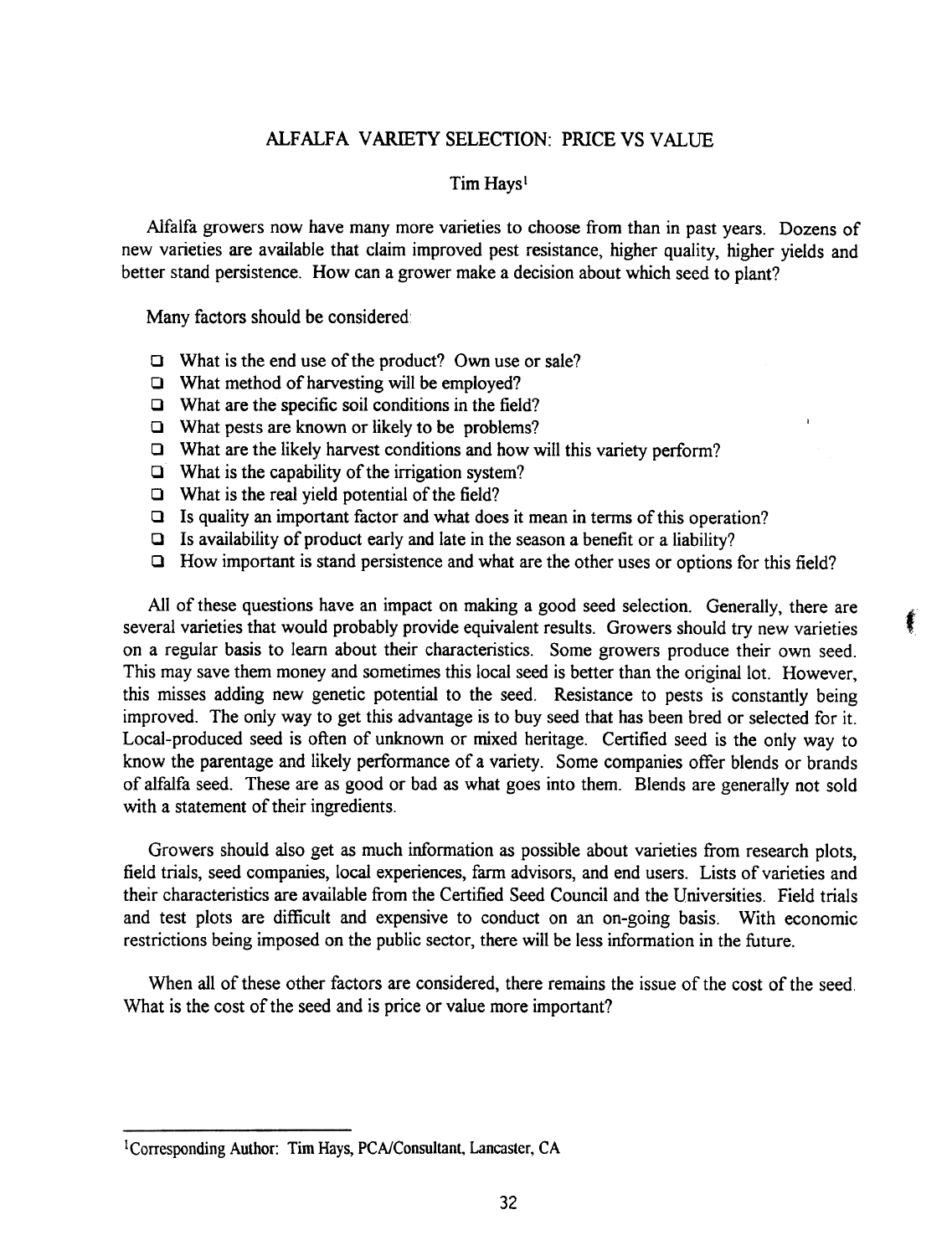r

Let's consider some recent data from a field trial.

|                | Average annual yield <sup>1/</sup> | <b>Difference</b> |
|----------------|------------------------------------|-------------------|
| <b>Variety</b> | Tons/acre                          | Tons/acre         |
|                | 13.32                              | $+3.38$           |
|                | 12.09                              | $+215$            |
|                | 9.94                               | check             |

 $1/$ Average annual production for a three year trial

What effect would this have on income? For this example, assume a value of \$100.00 per ton for the hay and a cost to harvest additional hay of \$30.00 per ton. The net gain for increased production would be \$70.00 per ton. All other input costs are assumed to be equal.

Addition income would then be:

| C86-333  | 3.38 tons x $$70.00 = $236.60 /$ acre |  |
|----------|---------------------------------------|--|
| R-G      | 2.15 tons x $$70.00 = $150.50 /$ acre |  |
| LAHONTAN | 0.00 tons x $$70.00 = $0.00 /$ acre   |  |

What is the value of the seed in this example? Assume a seeding rate of \$30 lbs. per acre. If all other input costs are equal, then the relative value of the seed is the difference in production divided by the seeding rate.

Value of the seed per pound:

| C86-333         | \$236.60 divided by 30 lbs. = $$7.88/lb$ . |
|-----------------|--------------------------------------------|
| $R-G$           | \$150.50 divided by 30 lbs. = \$5.00/lb    |
| <b>LAHONTAN</b> | \$ 0.00 divided by 30 lbs. = $$0.00/lb$ .  |

These results show that if the Lahontan seed were free, you could pay \$7.88 per pound for C86-333 and break even, each year.

Assume that this seed, C86-333, costs \$3.00 per pound and the Lahontan seed is free. What is the economic effect over the three years?

| On a per acre basis, |                      |                                                              |
|----------------------|----------------------|--------------------------------------------------------------|
| Seed costs:          | C86-333              | 30 lbs. x $$3.00 = $90.00 /$ acre                            |
|                      |                      | LAHONTAN 30 lbs. x $$0.00 = $0.00 / \text{acre}$             |
| Seed value:          | C <sub>86</sub> -333 | \$7.88 x 30 lbs. x 3 years = \$709.20                        |
|                      |                      | LAHONTAN $$0.00 \times 30$ lbs. $\times 3$ years =<br>\$0.00 |
| Net gain: C86-333    |                      | \$709.20 minus $$90.00 = $619.20$ / acre                     |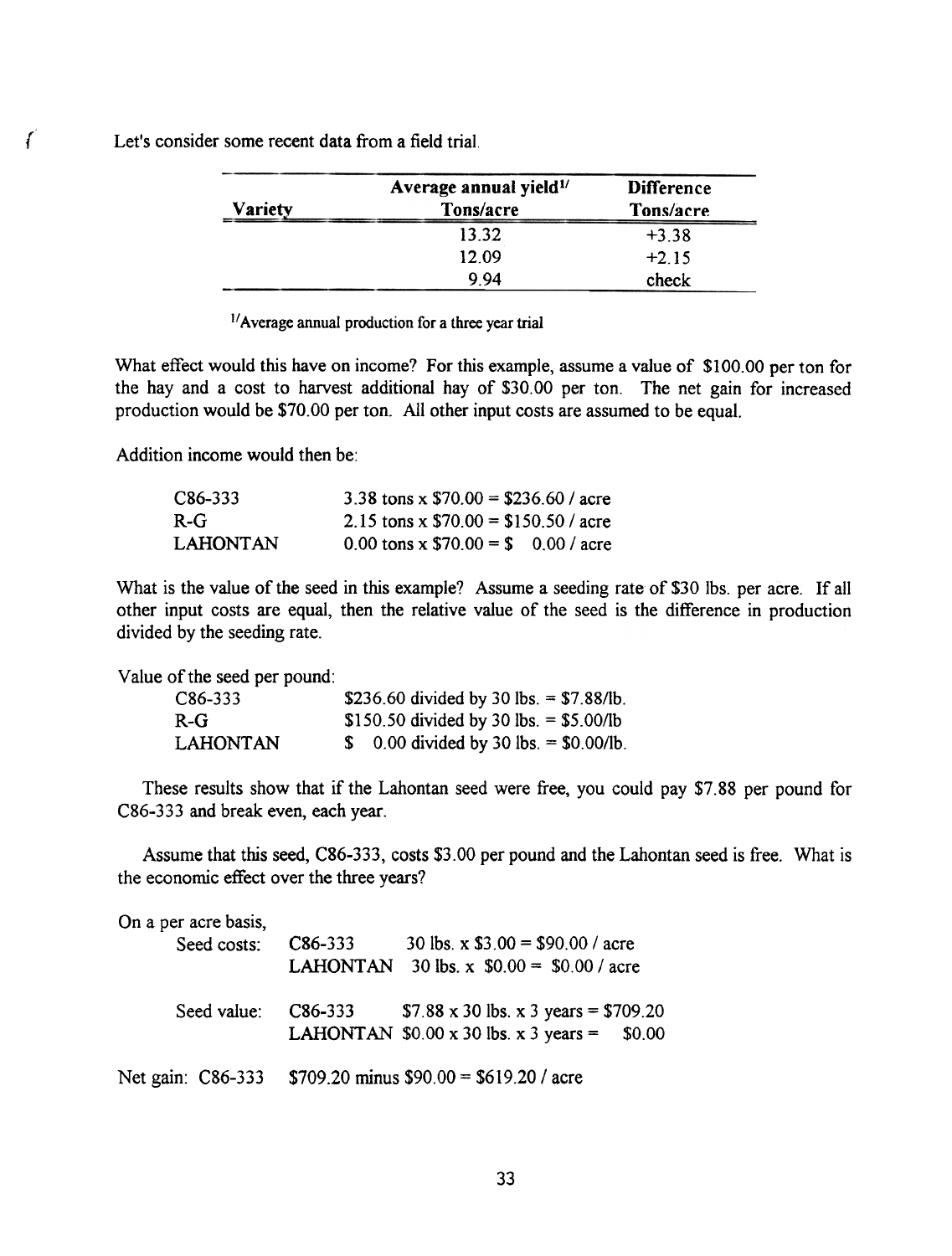These data clearly show that seed price is minor compared to seed value. These data should be considered carefully, it is from test plots. Actual field yields would probably not be of the same magnitude. This trial was conducted with an excellent grower, with excellent soil and water conditions. Under these conditions, the full capabilities of these varieties can be seen. The varieties used in this comparison are experimental and not for sale. The lesson here is not the varieties in this trial but the method of evaluating them. Often we see differences of a ton per acre over the season between different varieties. How much is that worth? If we stay with some assumptions:

 $$100.00$  / ton for hay and \$30.00 / ton harvesting costs = \$70.00

\$70.00 per ton increased value divided by seeding rate =

20 lbs. seed per acre = \$3.50 per pound advantage 30 lbs. seed per acre = \$2.33 per pound advantage

That advantage is for each year of the stand. Clearly, it is not a good idea to save on seed costs at the expense of yield. Yield is not the only consideration. Quality in terms of high test values or marketability is equally important.

In summary, growers should select varieties that best suit their needs and requirements and then make the best deal they can on those varieties. Buying seed solely on price is most likely to be disappointing. There are growers who harvest seed off of old fields and sell it, but for their own use only plant the best certified seed they can buy.